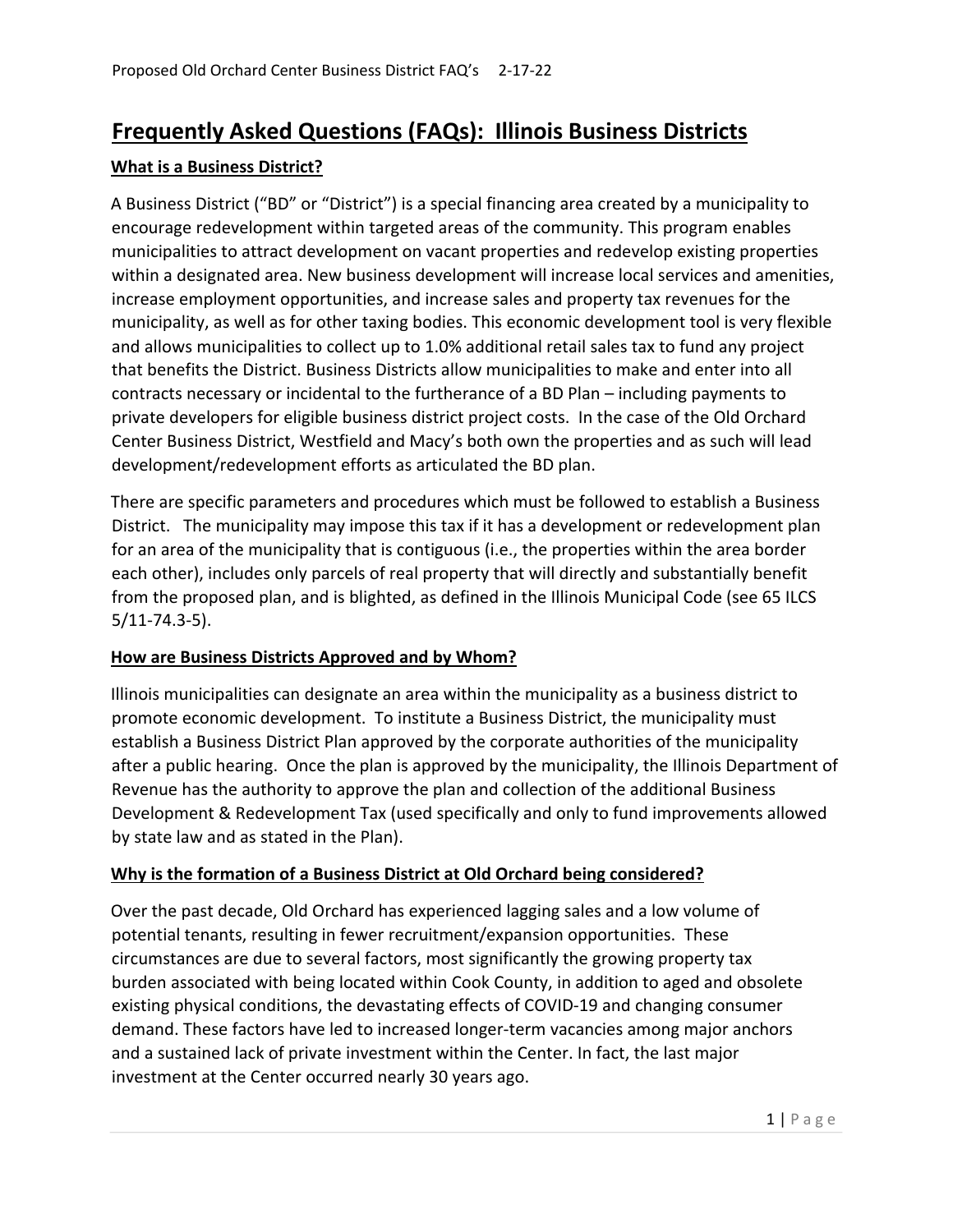At the request of Westfield and affirmed by the Village, it has been determined that to preserve and enhance the tax base, Old Orchard would benefit from the utilization of a Business District designation. If approved, proceeds available from the additional 1% Business District Development & Redevelopment Tax will be used to support the Business District Plan which contemplates investment of over \$100 million through the life of the District.

The Plan developed in conjunction with the Village is an initial step to partner with the Developer to maintain and grow retail and commercial advantage in the Village, solidify Old Orchard as the premier shopping destination on Chicago's North Shore, grow the property and sales tax base, and maintain its standing as one of the largest employers in the community. Given recent market trends affecting retail trade, as well as the negative trends toward brickand-mortar retail, the Village believes additional support is required to promote and accelerate redevelopment efforts of Old Orchard and enhance economic growth in the Village

### **If approved, when will the additional 1% retailers' sale and occupation tax take effect?**

The Village is anticipating a filing of the enabling ordinances with the Illinois Department of Revenue by April 1, 2022. If this deadline is met, the tax will become effective July 1, 2022.

### **What types of establishments will not charge the Business District Sales Tax?**

Businesses participating in special events and service businesses such as contractors, mechanics, hair salons, travel agents, etc. Qualifying food, drugs, and medical appliances already exempt from sales taxes will not be impacted by the Business District Sales Tax.

#### **What if the proposed Business District is not approved?**

If the proposed Old Orchard Center Business District is not approved, Westfield will not be financially able to significantly invest in improving and growing the Center. The result will likely manifest over the near-term with increased vacancies, continued and overall deterioration of the Center and its presence in the retail trade area and region, lower property valuation, reduced sales taxes for Village services, fewer employment opportunities, etc.

#### **How long can a Business District operate?**

A Business District can operate for up to 23 years but can be terminated sooner.

### **Who pays for the Business District?**

Pursuant to state law, an additional service occupation and retailers' occupation tax may be imposed for consumers at a rate not to exceed one percent (1%) of the gross receipts from sales of tangible personal property within the business district and must be imposed in quarter percent (0.25%) increments.

In the case of Old Orchard, an additional 1% service and retailers' occupation tax is being contemplated to fund the proposed improvements which are projected to exceed \$100 Million.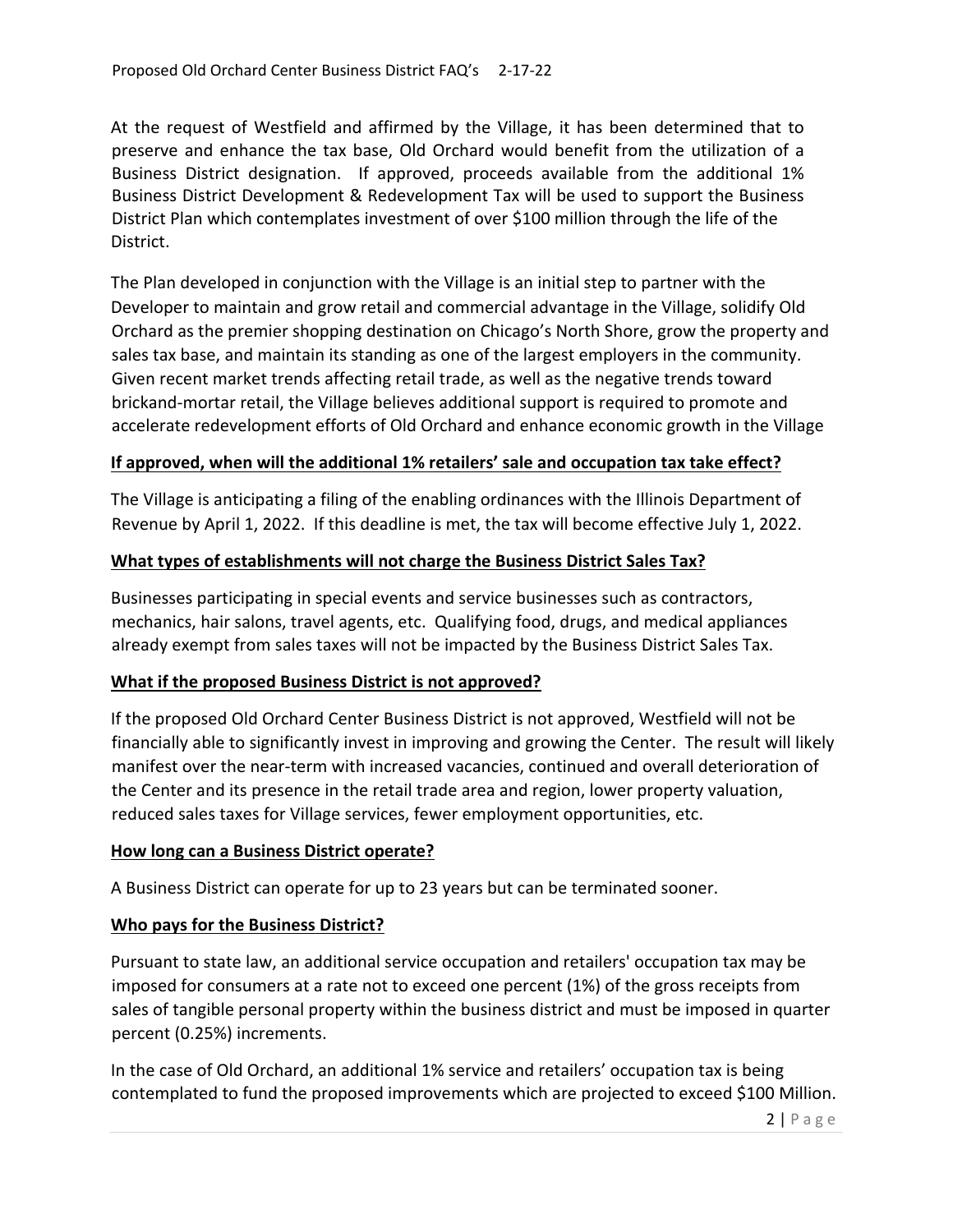## **Does the Business District negatively impact schools?**

One of the primary goals of establishing a Business District is to not only preserve property tax assessments or equalized assessed valuation (EAV), but to grow them by implementing the Business District Plan. Since Business Districts enable the collection of additional incremental service and retailers' occupation sales taxes and not property taxes like Tax Increment Financing (TIF) Districts, representative school and underlying taxing jurisdictions often view the tool as favorable. In the case of the proposed Old Orchard Center Business District, both Skokie School District 68 (K-8) and Niles Township High School District 219 are in support of this action as the EAV is expected to grow as capital investments are made, occupancy grows, sales increase, and the overall position of the Center is strengthened.

### **What is the difference between a TIF and Business District?**

The statutory process to establish a Business District is less complicated than creating a TIF District, because a Business District does not affect the collection or distribution of real estate taxes which can impact schools and other taxing bodies. The Business District fund receives increased retail sales taxes generated by commercial retail development occurring within the District and not property taxes.

## **How are monies collected and allocated from the Business District?**

These funds are collected by the state and disbursed back to the Village in a separate Business District Tax Allocation Fund. These monies are then disbursed by the Village to the property owner (in this case, Westfield) on a schedule which is of mutual acceptance. These funds can only be used for eligible costs as identified in the Business District Plan and allowable by state law.

### **How many Business Districts operate in Illinois? What are a couple of nearby Districts?**

As of February 2022, there are over 200 established Business Districts throughout Illinois. Nearby, the Village of Morton Grove has a Business District established at Dempster and Waukegan Roads while Glenview's Business District is located at Chestnut Street and Waukegan Road.

### **Have there been other Business Districts approved in Skokie?**

The Village created and approved the East Industrial Business Redevelopment District in April 2005. This Business District was bounded by Oakton Street on the south, St. Louis Avenue and the alley west of McCormick Boulevard on the west, Cleveland Street and Madison Street on the north, and McCormick Boulevard on the east, and was primarily created to help attract an automobile dealership to the vacant site at 3340 Oakton (now Evanston Subaru). The underlying BD enabled the auto dealership to apply for a Cook County Property tax incentive.

### **What are the findings of the proposed Old Orchard Center Business District Plan?**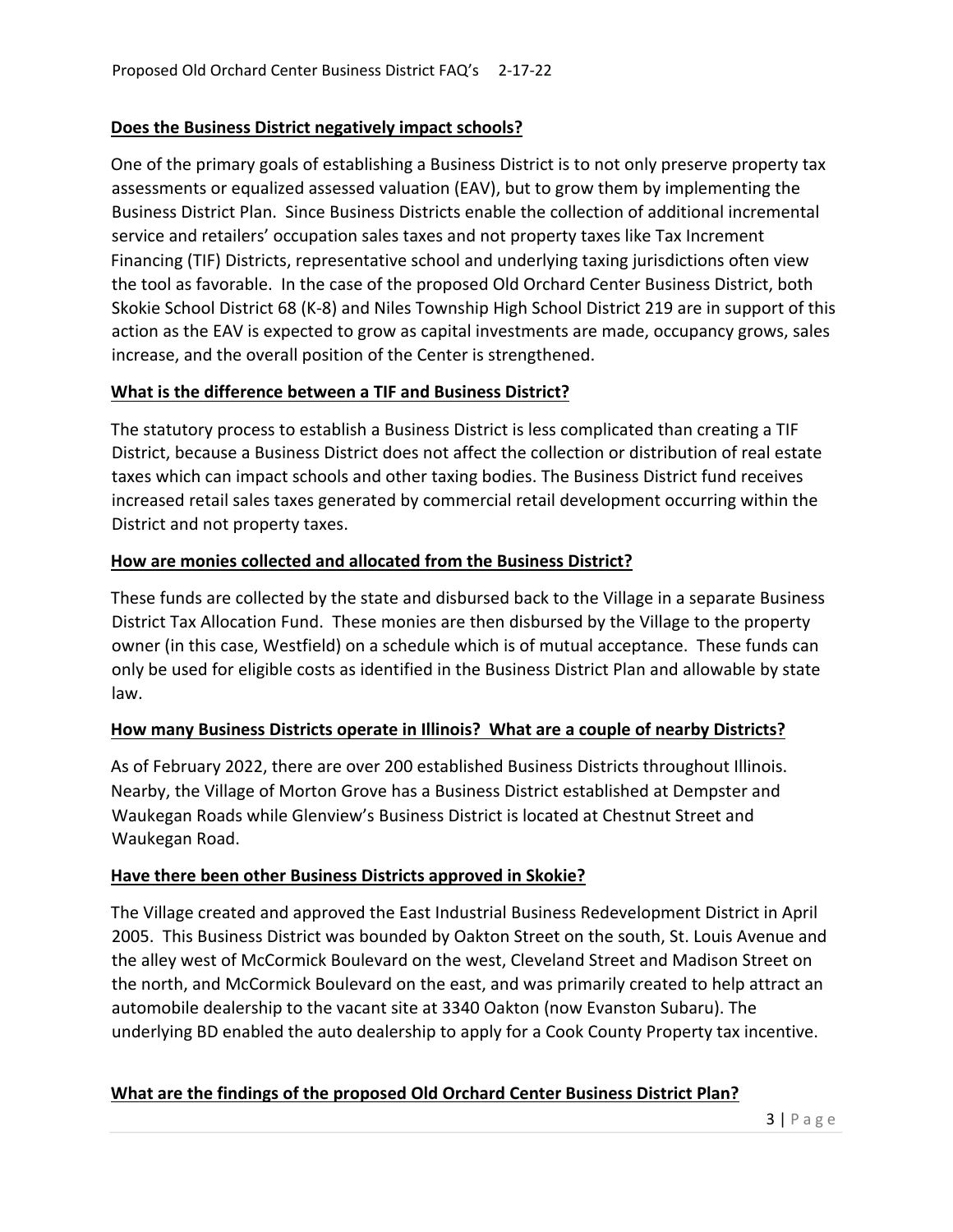As it currently exists and validated by third party consultant Grant Thornton, the proposed Business District demonstrates factors which support its qualification as a "blighted area" pursuant to the Business District Act. These include 1) improper subdivision or obsolete platting; and and 2) deterioration of site improvements. Their presence alone, and in combination, constitute an economic liability and economic underutilization of the area. This is further evidenced by specific factors some of which include declining sales, increased vacancies, deferred maintenance, declining property values (EAV), etc. Furthermore, the proposed Business District has not been subject to growth and development through investment by Westfield and would not reasonably be anticipated to be developed or redeveloped without the adoption of the Business District Plan.

### **Can Business District boundaries change?**

The municipality can change the boundaries of a designated Business District as allowed by state law. There are specific stipulations which must be followed if the municipality changes the boundaries of its Business District. Some of these include an updated, detailed map of the Business District boundaries; an updated copy of the Business District Plan and a detailed list of each new address located within the Business District's boundaries.

### **How long does it take for the Business District to become operational once approved?**

A Business District can usually be established within 60-90 days by a simple majority vote of the municipality's corporate authority. Larger, more complicated boundaries may require additional time.

# **How will the additional Sales Tax affect consumer behavior at the Center? Will the tax dissuade shoppers from Old Orchard?**

According to a study by local economist Gruen and Gruen, this incentive for re-investment will encourage sales, negating the effects of a sales tax increase. "Case Study" reviews of three Westfield malls (Old Orchard, Topanga, and Roseville Galleria) subject to sales tax rate increases indicate that sales before - and after - the rate increases did not decline in categories typically comprised by a high share of infrequent but high-ticket purchases. The travel costs to a comparable retail mall in a lower-tax jurisdiction would offset the costs of a sales tax increase – namely downtown Chicago, where the cost of parking is likely higher than the sales tax difference of a purchase at Old Orchard.

# **What is the vacancy rate at Old Orchard and how has the changing retail environment impacted this?**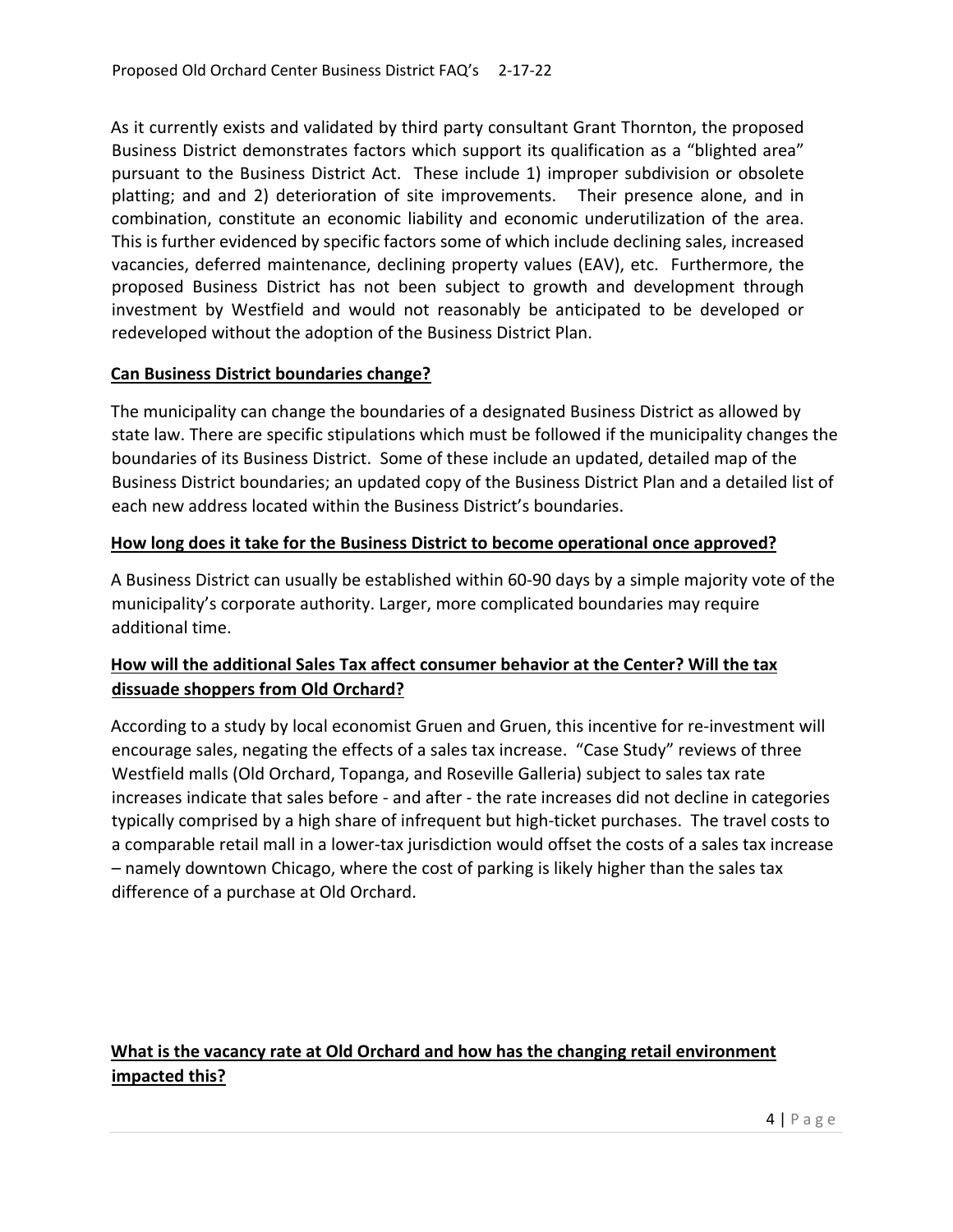The vacancy rates at Westfield Old Orchard are higher than its historical average and as of February 2022 stand at 21%. By unlocking the potential for re-investment, Old Orchard can capture the trend of consolidation among the most sought-after retailers.

# **Will additional sales tax be collected outside the boundaries of the proposed Business District?**

No, only sales at Old Orchard will be subject to the additional 1% tax.

#### **Why are we not considering a new Tax Increment Financing District for these purposes?**

Tax Increment Financing Districts (TIF) is a tool which utilizes growth in property taxes as a mechanism to fund development, redevelopment, new or upgraded infrastructure, etc. The increase or "increment" can be made available by freezing the overall assessment at the time the TIF District is established. Given the fact that Old Orchard is singularly the largest property tax generator in the Village (combined with the fact that the assessments over the past 5 years have been stagnant), it was determined that establishing a TIF for Old Orchard would negatively impact other businesses and residents in Skokie by shifting the property tax burden to them.

### **What can Business District Taxes be used for?**

Per state law, there are specific items that Business District taxes can be used to finance. Some of these items include Improvements to the Center, including but not limited to such items as building systems replacements or upgrade (e.g., HVAC, fire suppression, electrical, or data service) façade or entry way renovation, remodeling of common areas, assistance with tenant build-outs, addition of new signage, landscaping, and lighting, demolition, public and private infrastructure, accessibility, or site improvements that may be necessary and allowable under the Business District Act.

### **How are we assured investments and improvements will be made?**

As part of the Village's agreement with Westfield, annual reviews will take place which will ensure that funds spent are in accordance with state legal requirements and accounted for appropriately. If investments and improvements are not made, not accounted for properly, or utilized for non-conforming items, the Village can terminate the Business District. Westfield is a publicly traded global company that must also comply with their internal and fiduciary responsibilities. The Business District plan and redevelopment agreement, once finalized, will ensure that these investments will be made and for the legally allowable purposes.

Westfield and the Village both recognize that there is a generational opportunity to consolidate the retail offerings on the North Shore and the region to dramatically increase Old Orchard's market-share.

### **Will all the businesses participate if the Business District is Approved?**